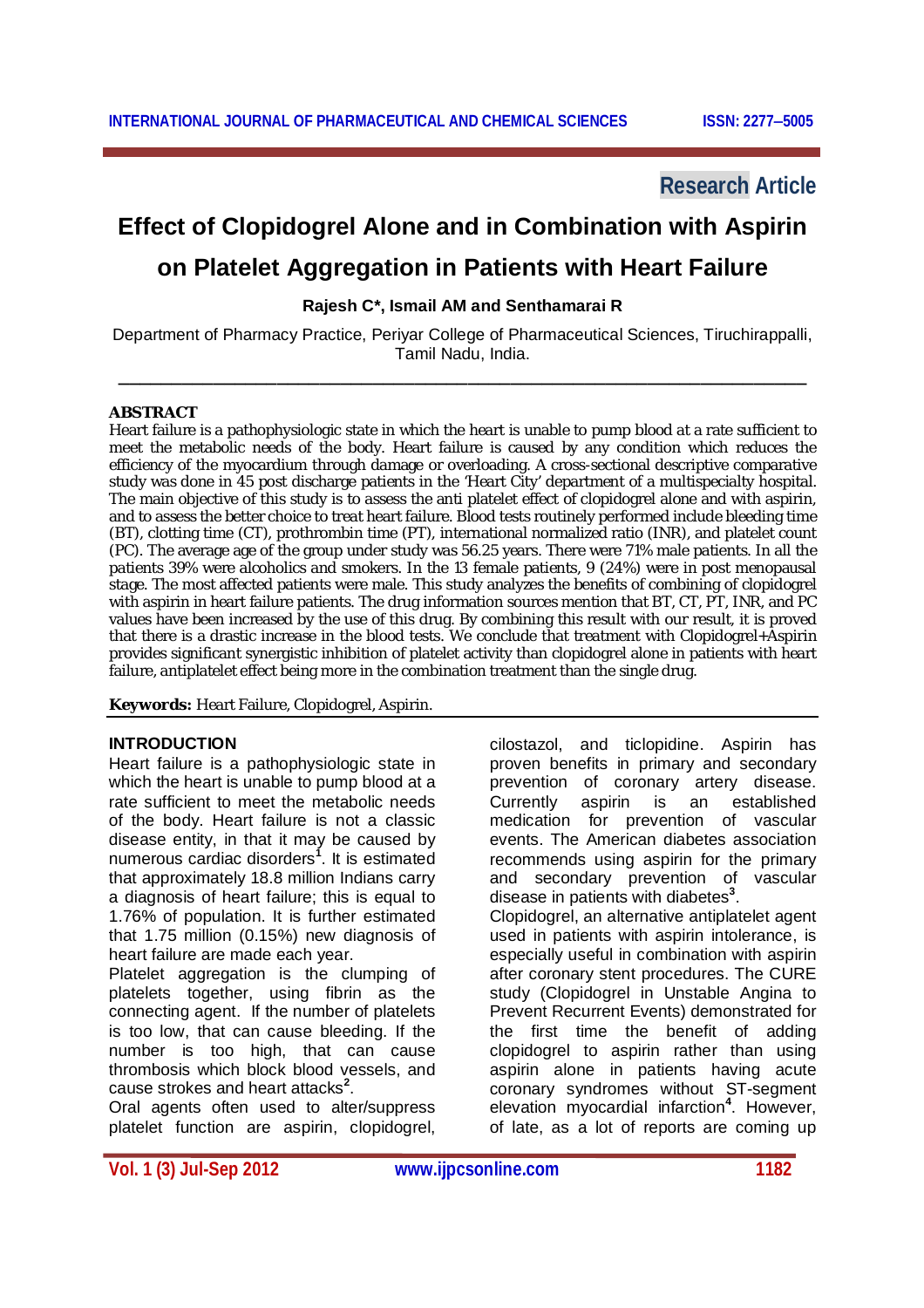#### **INTERNATIONAL JOURNAL OF PHARMACEUTICAL AND CHEMICAL SCIENCES ISSN: 22775005**

about clopidogrel's interaction with PPIs which are very commonly prescribed in many of cardiac patients on poly-pharmacy, this work has been taken up to see the superiority of clopidogrel combination with aspirin in prophylactic therapy.

This cross-sectional study compares the inhibitory effects of the combination of aspirin and clopidogrel with clopidogrel alone on platelet aggregation.

#### **MATERIALS AND METHODS**

**Study design:** A cross-sectional descriptive comparative study.

**Study site** : 'Heart City' - department of a 400 bedded multi-speciality hospital.

**Study period:** The study was conducted during a period of 6 months.

**Inclusion/exclusion criteria:** All CHF patients with or without diabetes; LVEF < 40%; NYHA class II–IV; age 40 years and above; both sexes were included. Patients those who have taken fibrinolytic drugs during the past 6 months; patients who had MI within 2 months before the start of study period; rheumatic mitral valvular disease; pregnant women; lactating women; peptic ulcer patients; those who are taking any other antithrombotic agent than aspirin and clopidogrel were excluded.

**Method:** The clinical ethics committee of the institution approved the study. Forty-five patients who accepted to participate were included in a pre and post intervention study. After obtaining consent, the patients were interviewed to gather clinical and demographic details. Blood samples were collected for the evaluation of platelet parameters like bleeding time (BT), clotting time (CT), prothrombin time (PT),international normalized ratio (INR), and platelet count (PC) on  $1<sup>st</sup>$  day (Base) and  $30<sup>th</sup>$  day (Review).

The select patients were randomly divided into two groups receiving 75mg of clopidogrel alone *po* (Group A) or 75mg of clopidogrel with 150mg of aspirin *po* (Group B) every day for 30 days. Blood samples

were obtained with a 19-guage needle by direct vein puncture and drawn into 7ml vacutainer tubes at room temperature, containing 3.8% trisodium citrate. The vacutainer tube was completely mixed with anti coagulant. Platelet studies were performed at base line and after 30 days. Bleeding time was done by Ivy method, clotting time was done by Modified Lee and White method, prothrombin time was done by "Quick" Time method, INR, and platelet count was done by Pipette method by using "Neubars chamber"**<sup>5</sup>** .

### **STATISTICAL METHODS**

The collected data were subjected to statistical analysis and results expressed as mean ± standard deviation. 'P' value of <0.0001 was considered statistically significant.

#### **RESULTS**

The average age of the 45 patients under study was 56.25 years. Male patients numbered 32(71%) and female patients were 13(29%). Amongst this, 2(5%) were tobacco smokers, 2(5%) were alcoholics, both smoker and alcoholics were 14(39%), non-vegetarians 10(27%), and patients in post menopausal stage 9(24%). The patients having associated diseases of both hypertension and diabetes mellitus were 8(18%). Patients having family history of CAD were 21(47%).

The base and review value of BT, CT, PT, INR, PC with the mean change value for both the groups A and B are given in Table 1 and graphical representation shown in Figure 1.

#### **DISCUSSION**

Amongst all the subjects (n=45) in this study, 71% were males indicating that men are more likely to have heart failure than women 39%, Smoking with habitual alcohol intake (39%); smoking with alcohol with alcohol and non- vegetarian food habits (69%); and post-menopausal state in females (69%) are considered as risk factors for heart failure.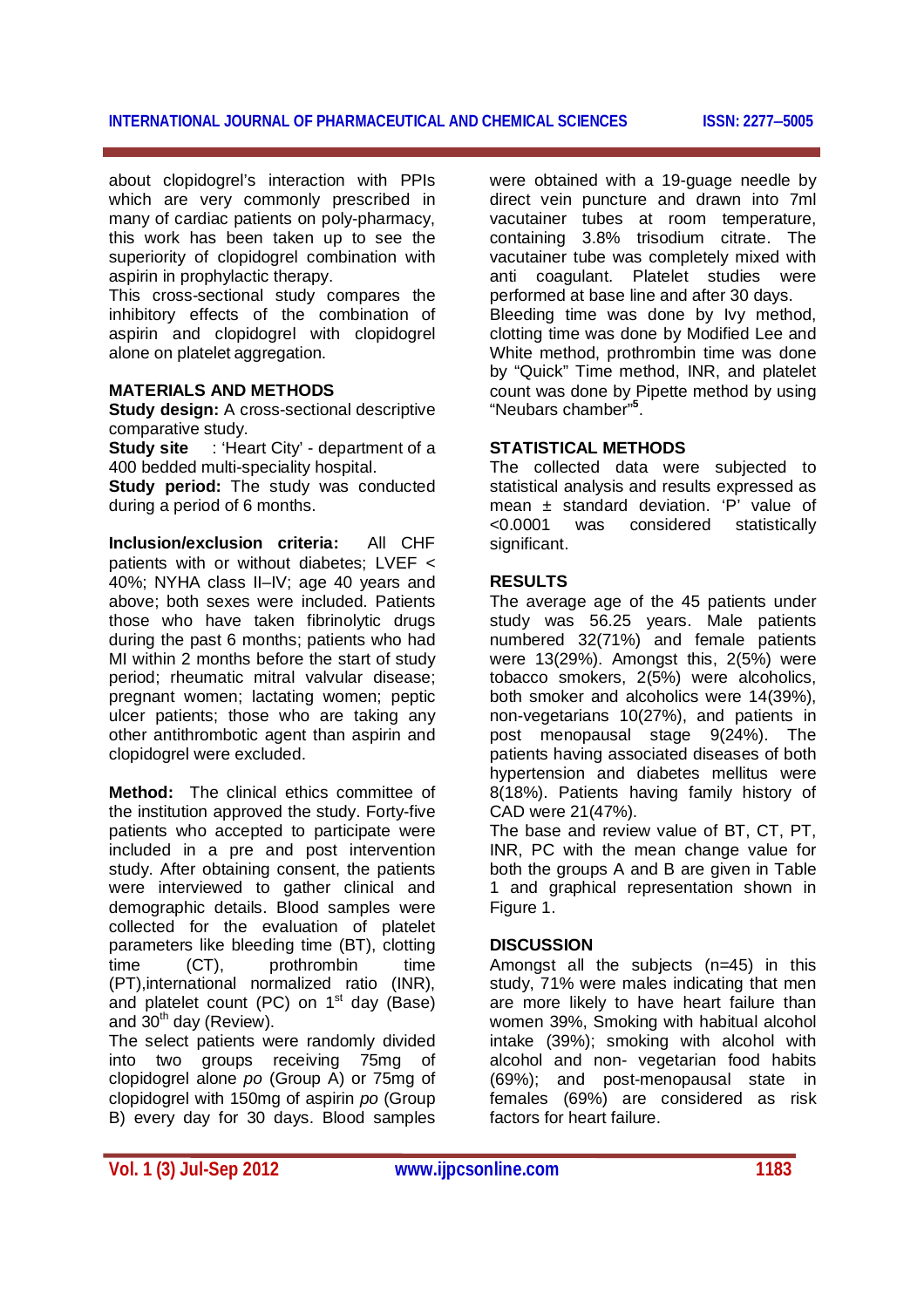This study demonstrates that heart failure is associated with some other risk factors, which included 6 patients (13%) with DM, 8 patients (18%) with HT, 8 patients (18%) with both DM and HT.

Out of the selected 45 patients, 21 patients (46.7%) had family history of CAD and the remaining 24 patients (53.3%) were not having family history. Family history may also play a role in heart failure as risk factor precipitations.

The base and review value of BT, CT, PT, INR, PC with the mean change value for both the groups A and B are given in Table 1. In group A there is significant increase in (BT, CT, PT, INR,) and in group B there is drastic increase in (BT, CT, PT, INR,). This is due to the combination with aspirin BT, CT, PT, INR have increased by the synergistic effect of both the drugs. The PC is decreased in both the groups due to

platelet aggregation, there by it increases the blood flow to the heart and decrease the mortality rate.

From this data, it is indicated that the aspirin-clopidogrel in combination shows drastic increase in BT, CT, PT, INR and decrease in PC.

#### **CONCLUSION**

It is concluded that the treatment with clopidogrel and aspirin provides significant synergistic inhibition of platelet activity than clopidogrel alone in patients with heart failure. The antiplatelet effect is more in the combination treatment than with the single drug. By the combination treatment, there is a definite reduction in the risk of myocardial infarction. Therefore, the best choice is the combination of these two drugs in the treatment of heart failure.

| S. No                                              | <b>Blood Parameters</b>        | <b>Group A</b>      |                                  | Mean     | <b>Group B</b>     |                                 | Mean     |
|----------------------------------------------------|--------------------------------|---------------------|----------------------------------|----------|--------------------|---------------------------------|----------|
|                                                    |                                | <b>Base</b>         | <b>Review</b>                    | change   | <b>Base</b>        | Review                          | Change   |
|                                                    | Bleeding time (min)            | $3.282 \pm 0.724$   | $3.783 \pm 0.676$ *              | 0.591    | $3.504 \pm 0.623$  | $5.300 \pm 0.801*$              | 1.796    |
|                                                    | Clotting time (min)            | 7.300± 1.713        | 1.602<br>$7.841 \pm$             | 0.541    | $7.652 \pm 0.935$  | $8.891 \pm 0.894$ <sup>*</sup>  | 1.239    |
|                                                    | Prothrombin time (sec)         | $12.473 \pm 0.614$  | $13.541 \pm 0.691$ <sup>*</sup>  | 1.068    | $12.778 + 0.735$   | $14.491 \pm 0.782$ <sup>*</sup> | 1.713    |
|                                                    | $INR$ (sec)                    | $0.9945 \pm 0.0410$ | $1.0627 \pm 0.0719$ <sup>*</sup> | 0.068    | $0.9865 \pm 0.069$ | $1.110 \pm 0.0656*$             | 0.126    |
| 5                                                  | Platelet count<br>(lakh/cu.mm) | $2.127 \pm 0.101$   | $2.096 \pm 0.097$                | $-0.031$ | $2.070 \pm 0.389$  | $2.014 \pm 0.085$               | $-0.056$ |
| $*$ -0.0001 Vo Bass volus using Curdent's "T" toot |                                |                     |                                  |          |                    |                                 |          |

**Table 1: Mean ±SD and mean change of platelet parameters**

 **\* <0.0001 Vs Base value using Student's "T" test**



**Fig. 1**